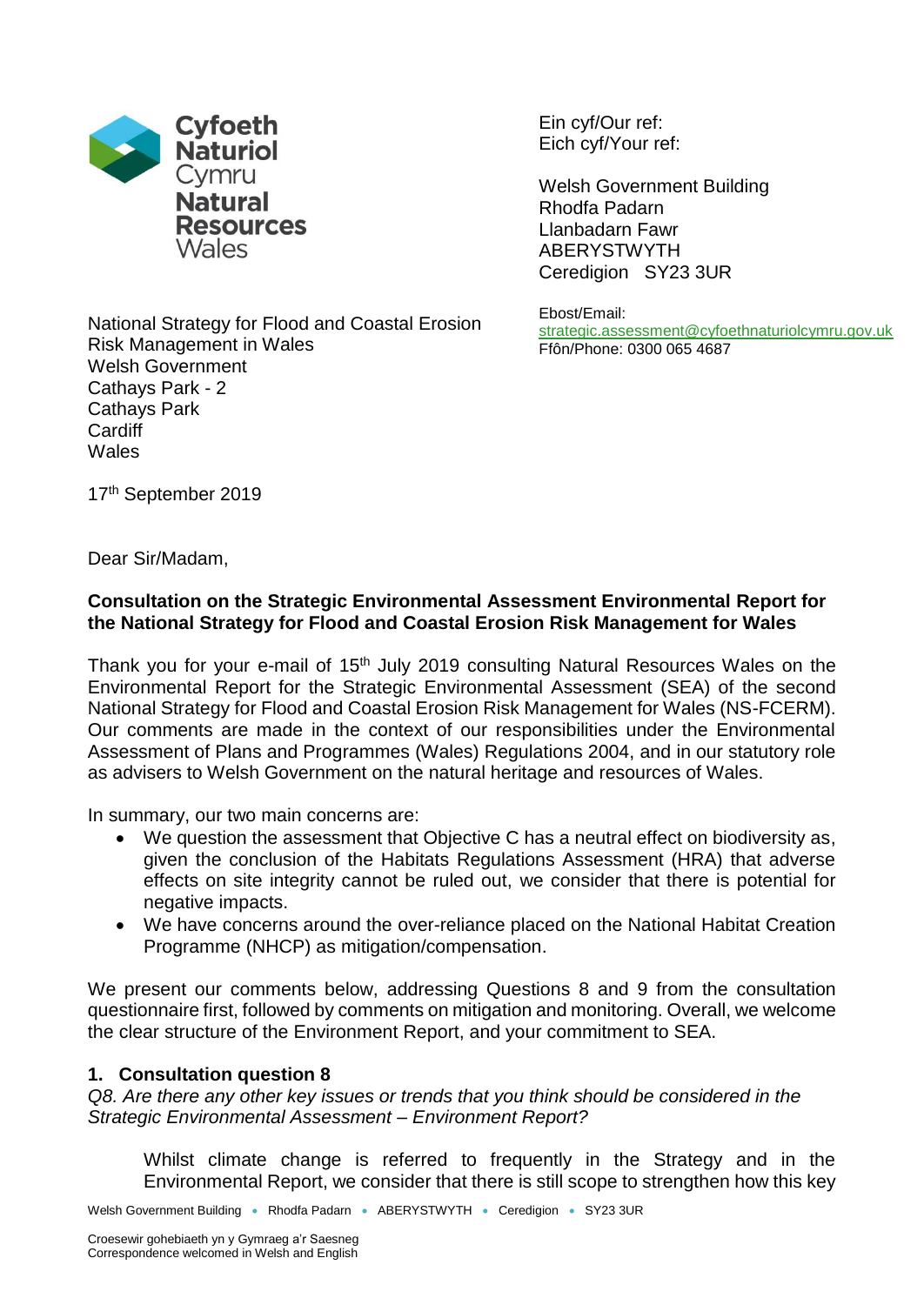

issue is considered and addressed. The Strategy still does not make sufficient mention of the significant challenges associated with climate change, and the need for significant adaptation efforts, both on the coast but also in all river catchments (for example, more extreme events in rapid response catchments, urban areas or on big rivers).

When referring to natural carbon stores (in Section 3.2, Climatic Factors) the SEA should also recognise the importance of marine habitats such as seagrass, saltmarsh, macro-algae, etc. as blue-carbon stores. A range of protected marine and coastal habitats in addition to the ones already listed may be affected by sea-level rise and perhaps by flood risk management interventions, e.g. reefs, seagrass beds, rock pools, sea caves and lagoons.

The SEA and Environmental Report should highlight the need to strengthen consideration in the Strategy of the full range of climate change issues.

## **2. Consultation question 9**

*Q9. Are there additional environmental effects (including those on humans) that need to be considered when developing the Strategy?* 

## **2.1.***Range of impacts from hard-engineering flood defences*

The assessment underestimates the potential negative biodiversity impacts from hard-engineered flood defences. Where hard engineering is necessary this can have long term effects on habitats not just through coastal squeeze but from impacts including: habitat loss under the footprint of infrastructure, loss of connectivity, changes in tidal inundation, fragmentation, cutting off or alteration of supplies to habitats dependant on continued inputs of sediment, stabilization of naturally dynamic systems supporting pioneer/ruderal plant communities and increasing spread of Invasive Non Native Species.

#### **2.2.***Increased risks from marine Invasive Non-Native Species (INNS)*

The potential for negative impacts on biodiversity from increased spread of INNS is understated. There are potential risks associated with coastal defences or coastal modification involving hard or artificial substrates and marine INNS. INNS can often colonise artificial substrates more readily / quickly than native species and use new hard substrate as "stepping stones" to increase their range.

#### **2.3.***Effects of coastal defences on freshwater sites*

The SEA refers to the role of flood defences in protecting freshwater nature conservation sites from saline inundation. Whilst this may be true, the natural rollback of marine and coastal habitats would be prevented by installation of coastal defences. The loss of and impacts to marine and coastal habitats as a result of these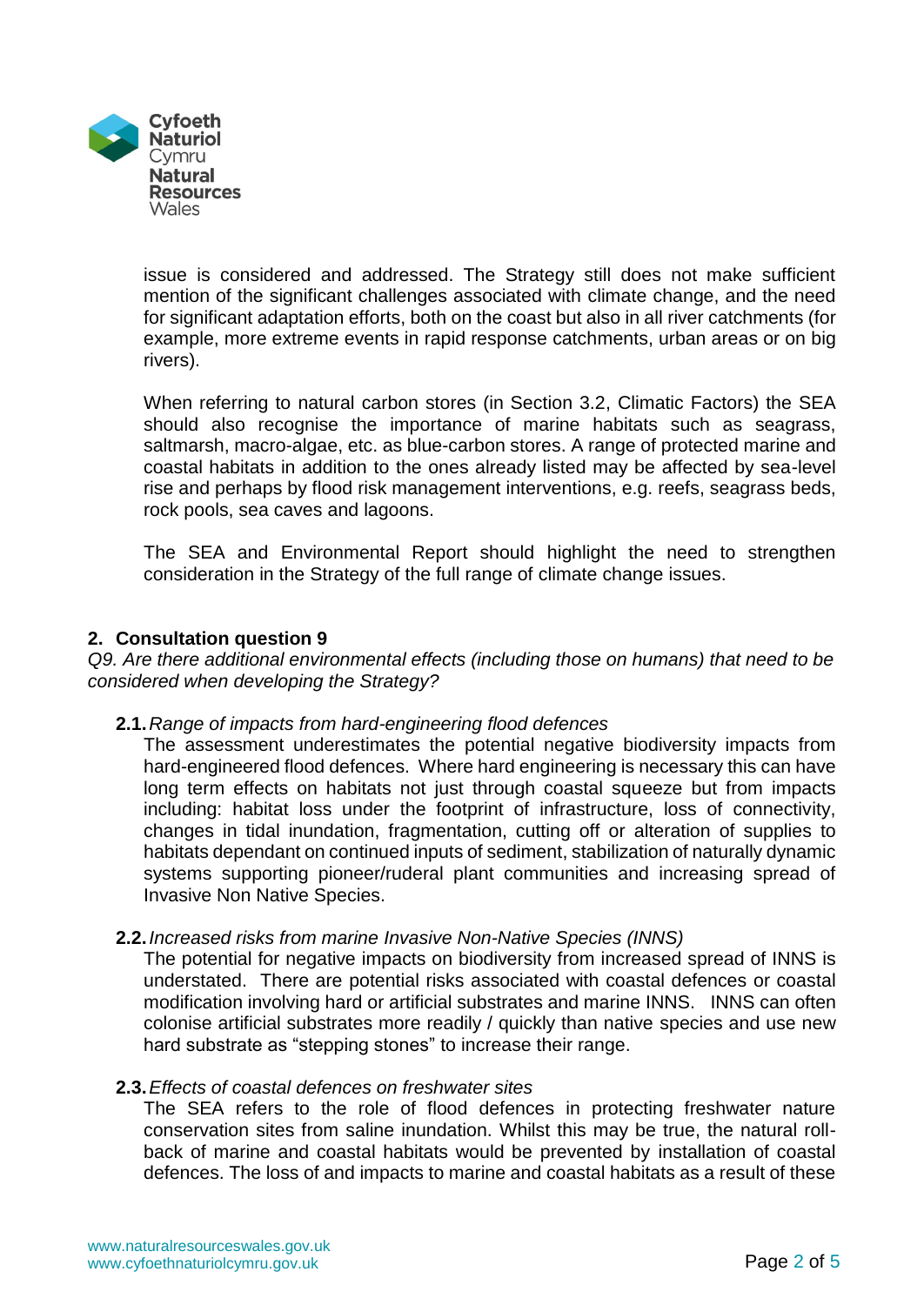

measures needs to be balanced against any positive gains in a terrestrial / freshwater context.

### **2.4.***Effects of water quality on marine and coastal environments*

The connection between land management and water quality and the marine and coastal environments should be more clearly made. Activities within the catchment may ultimately lead to effects in the receiving coastal and marine environment. Changes in water chemistry and quality, flow regimes (including barriers / weirs inhibiting species movements), etc. resulting from management in the upper catchment can have an effect on marine habitats and species. Currently there are many references to the Water Framework Directive requirements, particularly in the Water Resources section, but these mostly refer to freshwater bodies; coastal and transitional water bodies should also be included.

### **3. Potential mitigation**

**3.1** *Limitations to mitigation through the National Habitat Creation Programme (NHCP)* The reference to the National Habitat Creation Programme (NHCP) is welcome, but we are concerned that its potential to compensate the adverse impacts of the Strategy appears to be overstated. The NHCP is limited to compensating for losses to certain internationally protected sites through coastal squeeze.

The NHCP is specifically related to (and funded for) offset to the European site network as a result of the coastal squeeze impacts of the Shoreline Management Plans 2 (SMP2) implementation. It only relates to impacts from Risk Management Authorities (RMAs) and not third parties (with a few exceptions by specific criteria defined by Welsh Government). Furthermore, it only relates to plans and projects that are assessed under Article 6(3) and 6(4) of the Habitats Directive, and only for 'Hold the line' policy areas.

Thus, it is not concerned with compensating for losses of habitat not protected through the European site network, or with losses to European sites other than through coastal squeeze (e.g. through disturbance during construction works, loss to footings, through fragmentation, etc,). These limitations should be explained in the text so that it is clear that whilst NHCP is an important element of compensation, it is not a panacea. The strategy and SEA should be clearer about how impacts which fall outside the scope of the NHCP will be compensated.

The Strategy asserts that through the NHCP the mechanism is in place to provide compensatory habitat, so it would be useful to see evidence of how effective this has been to date, and an assessment of how likely it is that the programme can deliver the area and quality of compensatory habitat that will be required in the future. Our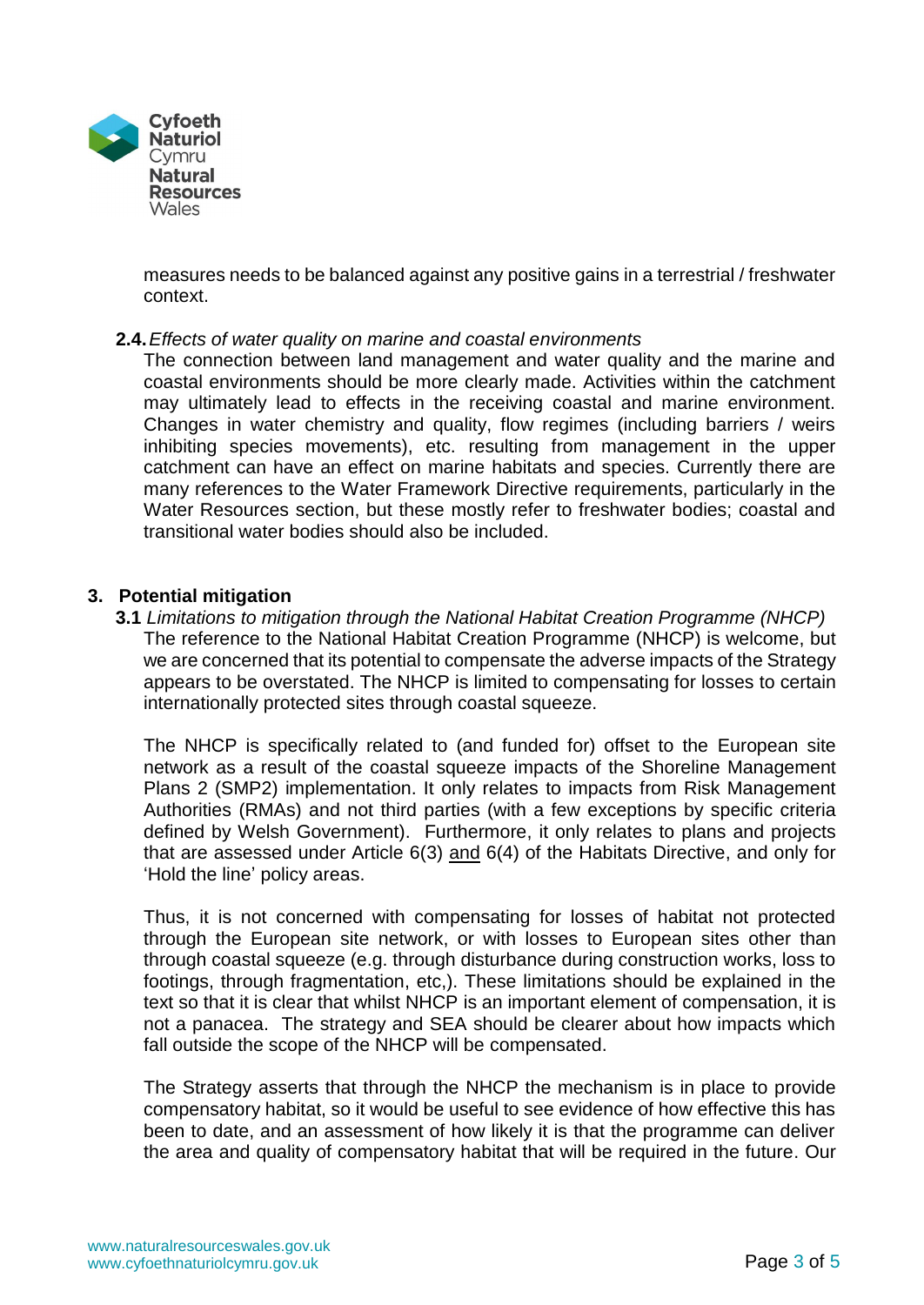

response letter to the Habitats Regulations Assessment consultation contains more detail on this.

### **3.2** *Mitigation for marine INNS*

Measures should be included in the strategy to reduce the risk posed by the spread of INNS associated with coastal defences. These risks can be partly mitigated by securing a commitment to undertake a biosecurity risk assessment, followed by a mechanism to ensure appropriate measures are in place to monitor (and if necessary to eradicate/ contain) INNS as part of individual projects developed under the Strategy.

### **4. Monitoring**

- **4.1** The monitoring identified through the SEA should focus on the significant environmental effects identified through the assessment. In particular, it is sensible to concentrate on negative environmental effects, and on effects where novel mitigation is proposed (in order to test whether the mitigation is effective). The only SEA receptor on which negative effects are currently predicted is biodiversity, through coastal squeeze and habitat loss. Therefore, this should be the primary focus of the SEA monitoring.
- **4.2** The NHCP is referred to as monitoring gains and losses in coastal habitat, but this targeted programme currently relies on other existing monitoring programmes, and does not cover all coastal habitats which may be adversely affected and so cannot be relied on as comprehensive monitoring. Also, research commissioned by Natural Resources Wales (*Oaten, J., Brooks, A. and Frost, N. 2018. Coastal Squeeze Evidence and Monitoring Requirement Review. NRW Report No: 307, 188pp, Natural Resources Wales, Cardiff*) has shown that monitoring coastal squeeze specifically, as opposed to coastal change, is extremely difficult and carries significant uncertainty. Therefore, the recommended approach was to intermittently (approximately every 6 years) review any available coastal change and sea-level rise data to understand trends and pace of coastal change, and that this monitoring could either be undertaken by Natural Resources Wales if funding were made available to do this or could be delivered through the Wales Coastal Monitoring Centre.

We strongly recommend that this monitoring is discussed further between Welsh Government and Natural Resources Wales to reflect Evidence Report 307, and the discussions between Natural Resources Wales and Welsh Government in February 2019.

**4.3** We suggest additional monitoring of INNS. Existing monitoring under the Marine Strategy Framework Directive and Water Framework Directive may be useful.